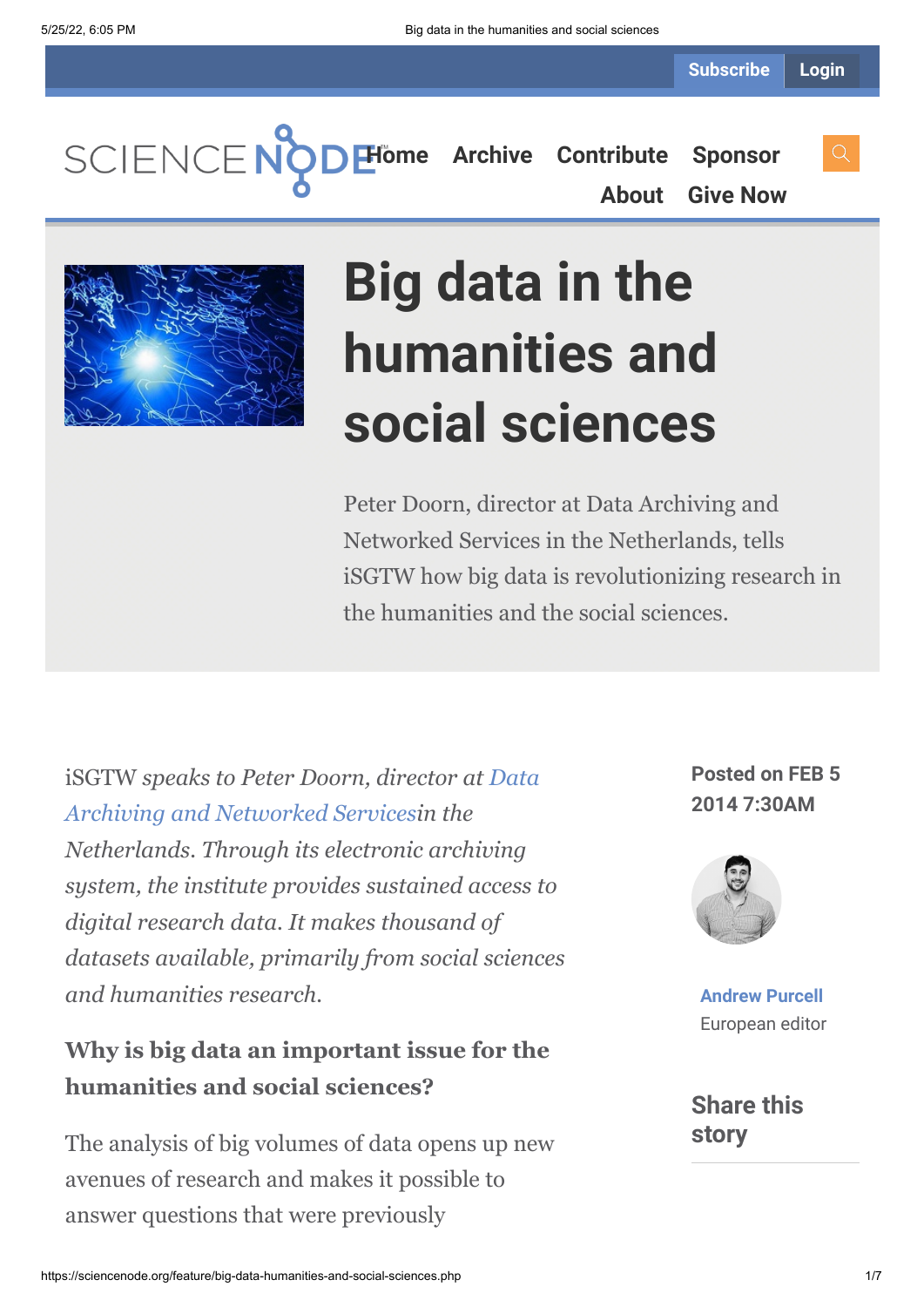

*"The data itself does not define what you can do with it," says Doorn. Image courtesy Peter Doorn.*

*Front page image courtesy [Jared Zammit](http://www.flickr.com/photos/_rq/), [Flickr](http://www.flickr.com/photos/_rq/2959253587/) ([CC BY-SA 2.0](http://creativecommons.org/licenses/by-sa/2.0/deed.de)). Image has been cropped and rotated.*

unanswerable. In social science research, there is a great tradition of survey methodology with people doing interviews about all kinds of ideas people may have. However, a new approach is to do things like a sentiment analysis on Twitter posts, for example. This is a totally new way of getting knowledge about what is going on in society.

**I've heard you talk before about data being 'born digital', versus data that was originally analogue but which has subsequently been**

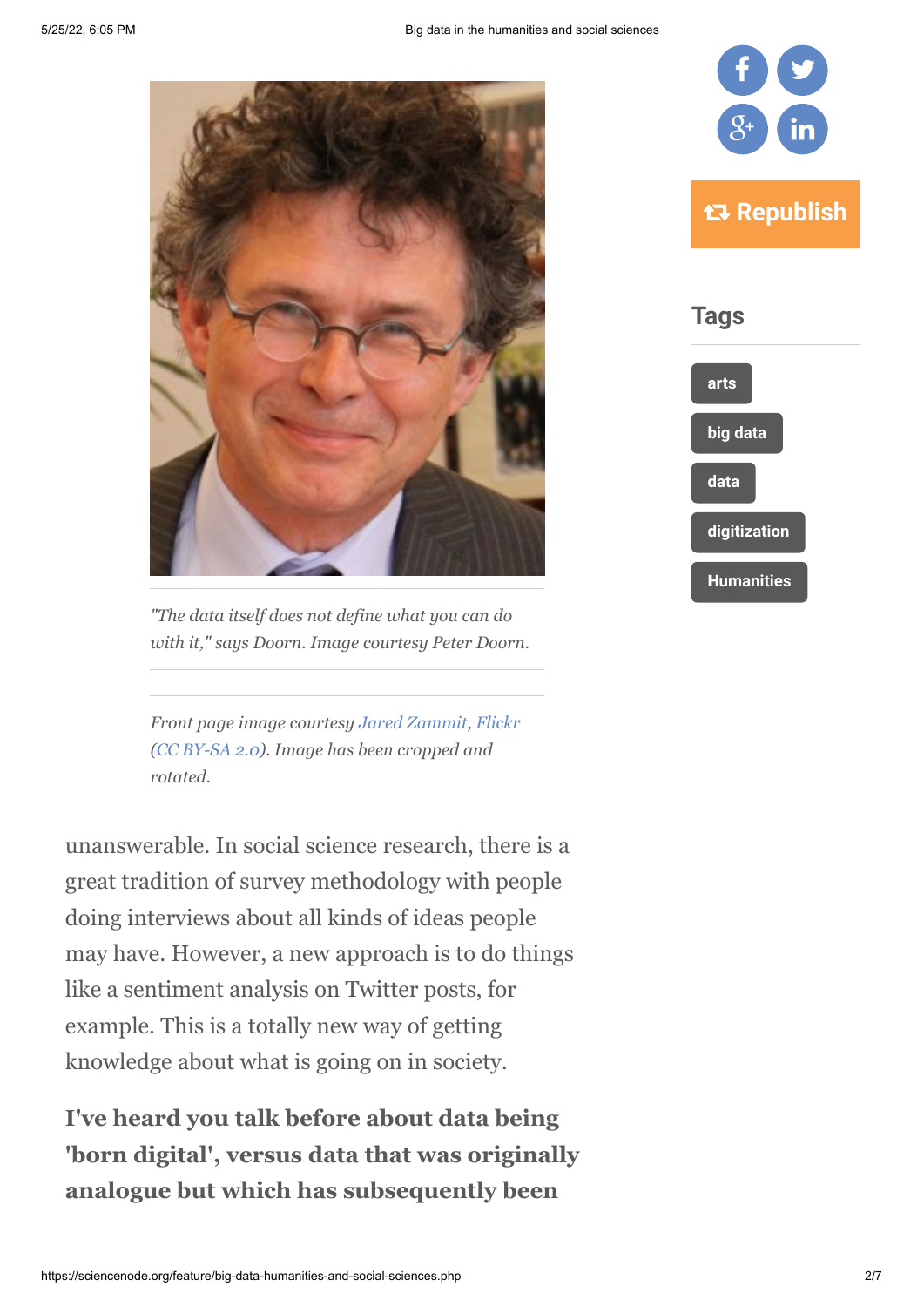## **digitized. Could you perhaps explain more about this idea?**

If we look where the big data in the humanities and social sciences comes from, there are two broad categories. First of all, there is that which is 'born digital' and, secondly, that which is created through mass digitization. These can, of course, be subdivided into a number of categories. In the 'born digital' category, for example, I have already mentioned data that is produced through social media, but there's also data from administrative processes, financial transactions, brokers, *etc.* A good example of a mass digitization project is the online database [Delpher](http://www.delpher.nl/). Delpher allows millions of digitized pages from Dutch books, newspapers and magazines to be searched through a central location.

## **Aren't you blurring the lines between humanities and business analytics a little though?**

You could say that the data itself is neutral; the data itself does not define what you can do with it. It's what you do with it that makes it data that is relevant for social science research or for humanities research.

Even data from the natural sciences can also be used in different ways. If we look at the data produced by, say, particle accelerators or telescopes, it can still be used in a variety of different ways by different specialists, depending on what kind of questions they want to pose.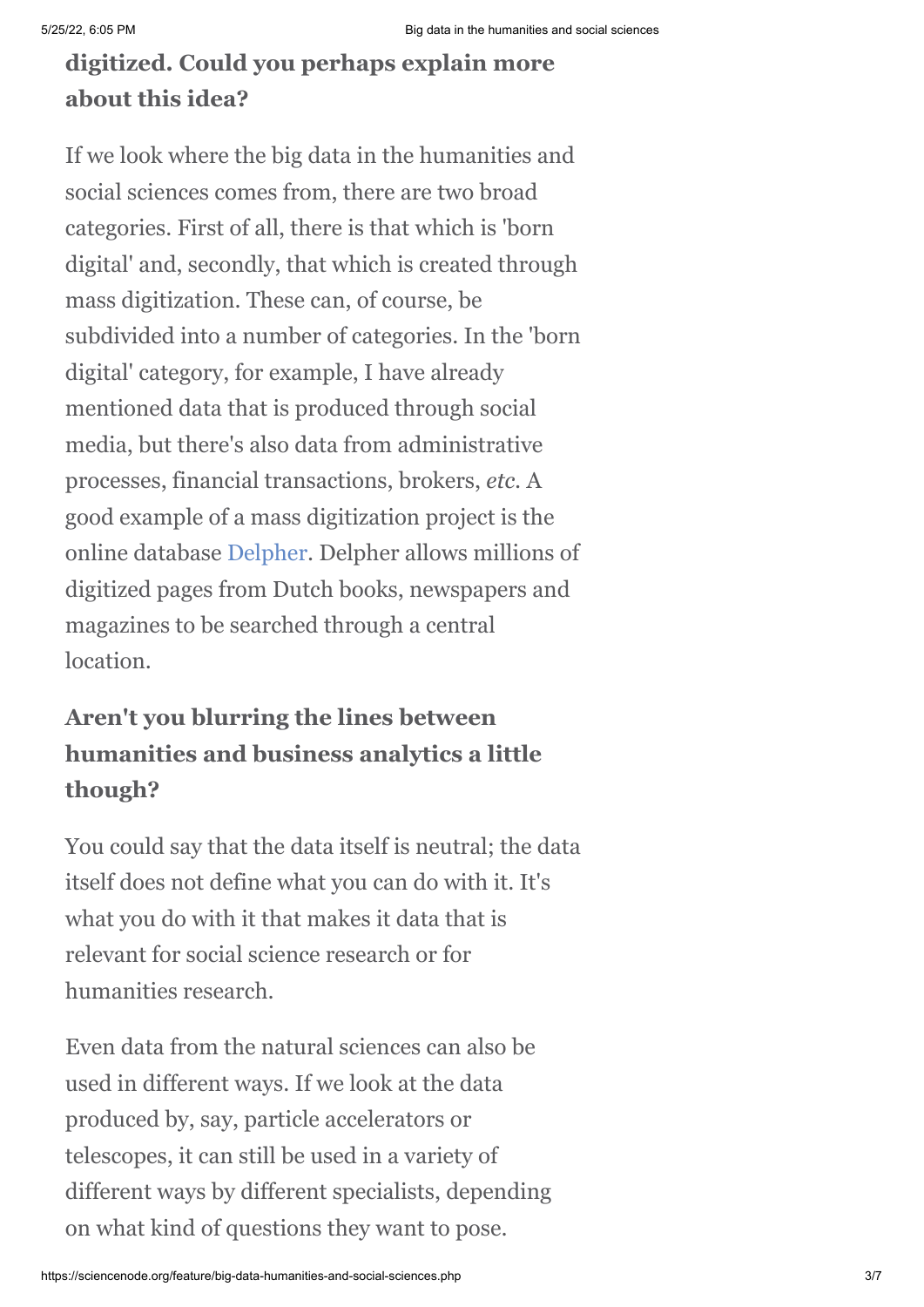## **So, just how big exactly is 'big data' in the humanities?**

It's important to note that big data itself is relative. What we consider big now is not the same as what we considered big five years ago or what we will consider big five years from now in the future. I [really like what Sayeed Choudhury of John Hopkins](http://www.jhu.edu/) University, Maryland, US, has to say about this: you should not just look at volume of data, you should also look at methods. Big data is when your method breaks down, when you need a completely new method to analyze the data that you have available.

Indeed, the volumes we are dealing with in the humanities and social sciences are generally an order less than in the natural sciences, but the analysis of multiple terabytes of data still creates these methodological problems whereby you simply cannot use your traditional methodology anymore. You may, for instance, need to parallelize your analysis and run it on a grid instead of on your laptop or personal computer.

#### **What about the complexity of the data?**

In many cases, researchers in the natural sciences are dealing with data coming from a particular measuring device or piece of equipment. This means that there are massive streams of data, but that it's all roughly the same. By contrast, in the humanities the problem is more often that we are dealing with data from multiple sources, which are all different. The challenge of harmonising and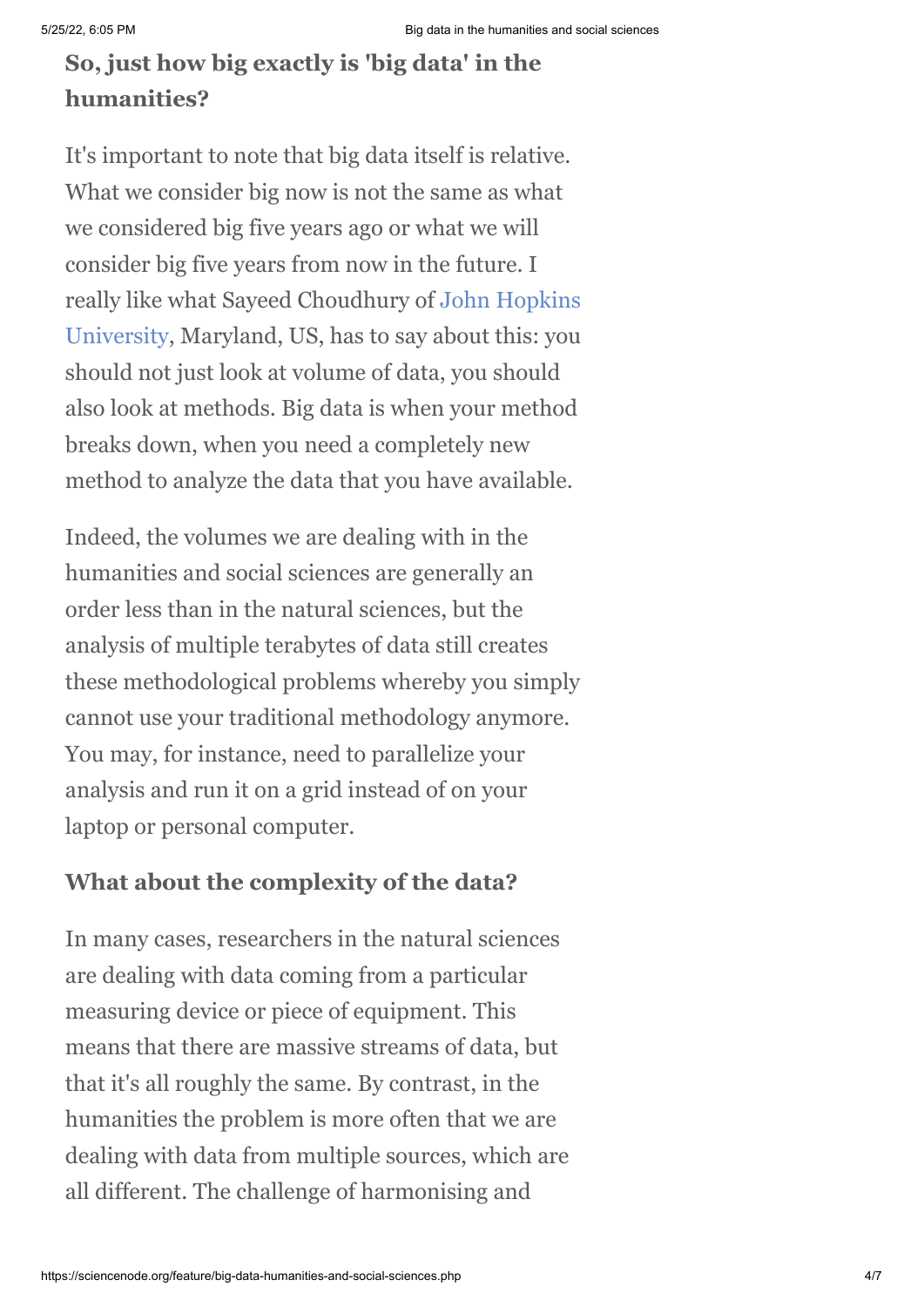comparing that data is certainly an area where big data techniques can help.

One piece of research that comes to my mind is an attempt by a group of economic historians to bring together data on economic growth and distribution of wealth on a global scale for the past 200 years. That's literally thousands of data sets. But let's say from India they perhaps had data on the price of bread for a decade in the 18<sup>th</sup> century and from Egypt they had grain prices from another period. They had to find ways to recalculate all of this into some new standard measurement that makes it possible to compare these countries economically over time and that's where the challenge lies.

## **So the challenge for the humanities and social sciences is really less about 'big data' and more about 'complex data', right?**

Yes, but in many definitions complexity is taken as one of the characteristics of big data. But perhaps I'd be willing to say that… in the majority of cases it's true.

**Do you feel that research in the humanities and social sciences is taking full advantage of the opportunities that big data currently presents?**

No, I think that it is so far still only a very small group that is intrigued by these new possibilities, as well as the new challenges. The majority, however, are not. We can only speculate why. Perhaps it's because their research questions are more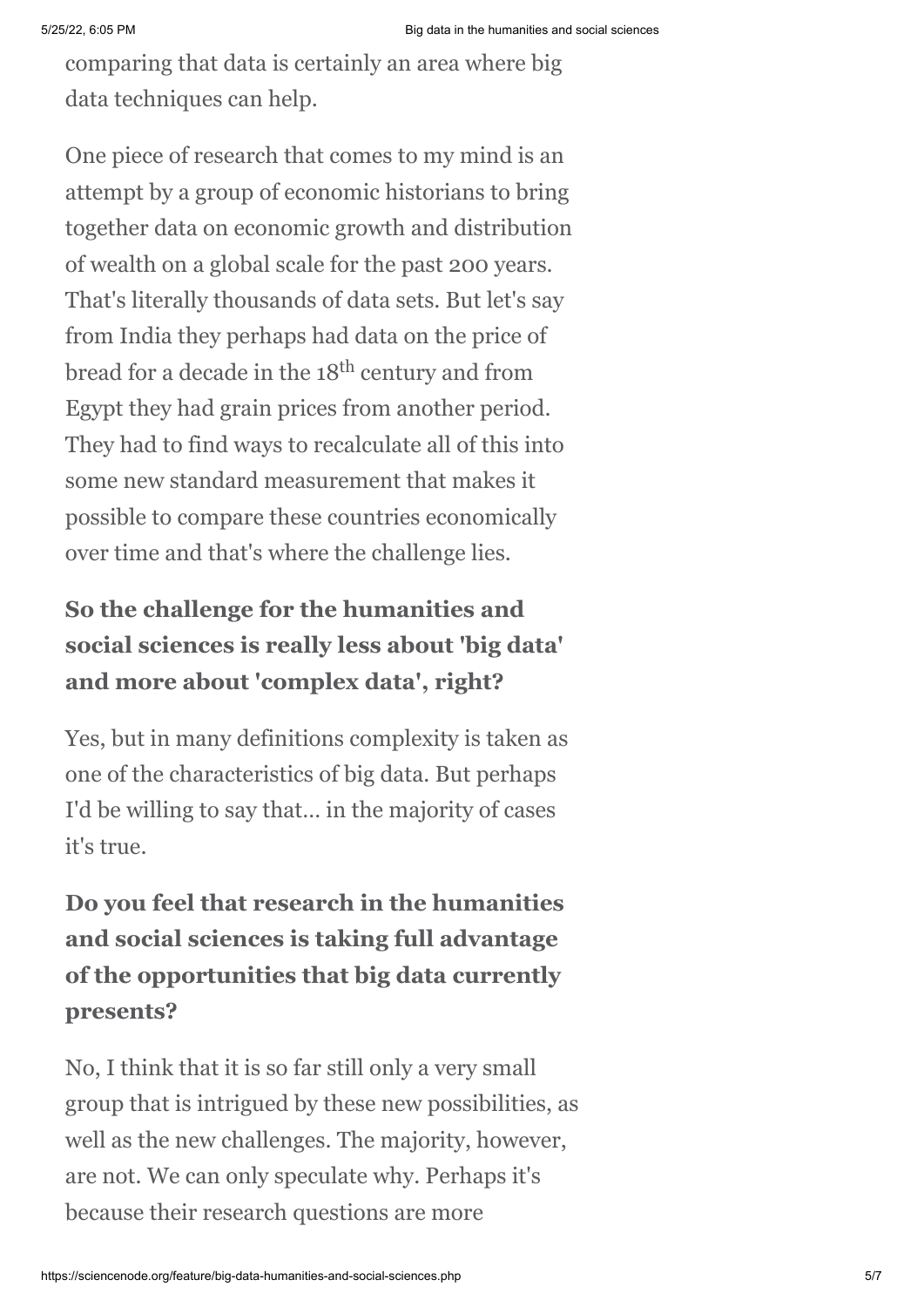traditional ones that they can solve with just a small data set and their own laptop. Personally, I think there needs to be more demonstrator projects, which can serve as examples to the rest of the community of what can be done with big data. The more projects that are carried out, the more others will see the enormous advances that are being made.

Also, there's currently a lack of training and skills in using these tools and methods, which is holding researchers back. It is true that a small number of training courses already exist in this area, but it is still very, very limited. There needs to be more done to train students in the humanities and social sciences to help them take full advantage of the exciting new opportunities big data presents.